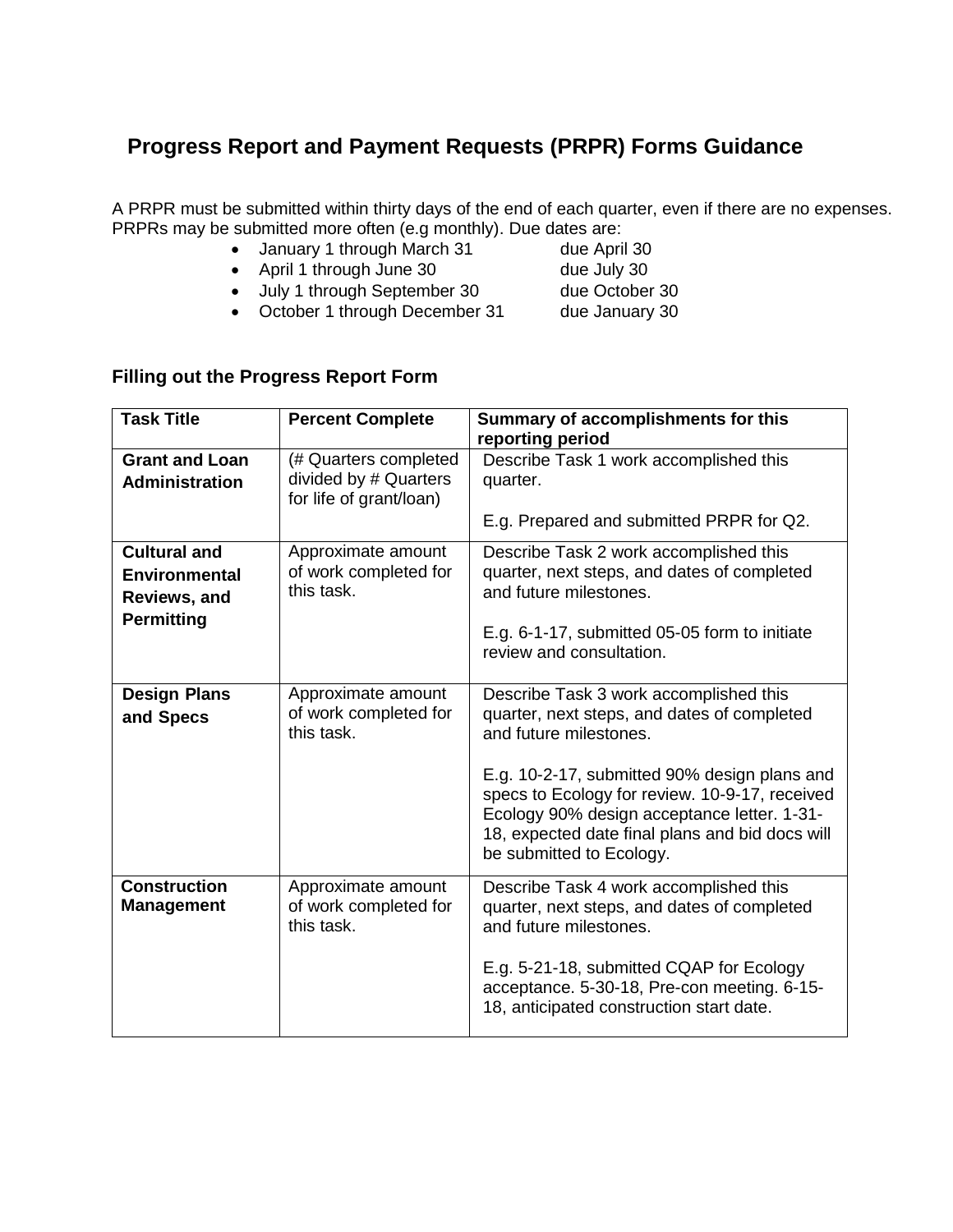| <b>Construction</b>      | Approximate amount<br>of work completed for<br>this task. | Describe Task 5 work accomplished this<br>quarter, next steps, and dates of completed<br>and future milestones. Upload construction<br>photos.<br>E.g. 6-15-18, construction start date. 6-17-18,<br>completed excavation of infiltration trenches.                                                 |
|--------------------------|-----------------------------------------------------------|-----------------------------------------------------------------------------------------------------------------------------------------------------------------------------------------------------------------------------------------------------------------------------------------------------|
| <b>Project Close Out</b> | Approximate amount<br>of work completed for<br>this task. | Describe Task 6 work accomplished this<br>quarter, next steps, and dates of completed<br>and future milestones. Upload construction<br>photos.<br>E.g. Submitted GIS shapefile and O&M plan to<br>Ecology for review on 7-20-18. Drafting 2-page<br>summary and RCOR for submittal next<br>quarter. |

## **Description and reasons for delay**

- Confirm Ecology has a current project schedule. Note if and why the project is on time, delayed, on hold, or ahead of schedule.
- If the schedule has changed, upload an updated schedule to the EAGL general uploads.
- If a time extension is anticipated, explain why. Note that an amendment request may take several months to process.

## **Description and reasons for cost overruns**

- Confirm Ecology has a current project budget. Note if the project is within budget or if there are unanticipated costs.
- If a task budget reallocation or budget amendment is anticipated, explain why.

## **General Comment**

- Note any concerns or changes, including project staff changes.
- Note any updates made to the project.
- Agreement deliverables should be uploaded to the EAGL general uploads, not within a PRPR.

## *For loans, make sure to include this language:*

"We verify that we are in compliance with all the requirements as outlined in our funding agreement(s) with the Department of Ecology. This includes but is not limited to:

-The Davis-Bacon Act, 29 CFR (if applicable)

 -Washington State Prevailing Wage Rate, Chapter 30.12 RCW (Pertaining to all recipients)

 -The Disadvantaged Business Enterprise (DBE), 40 CFR, Part 33 (Pertaining to all recipients who had signed funding agreement(s) with Ecology on or After August 26, 2010)."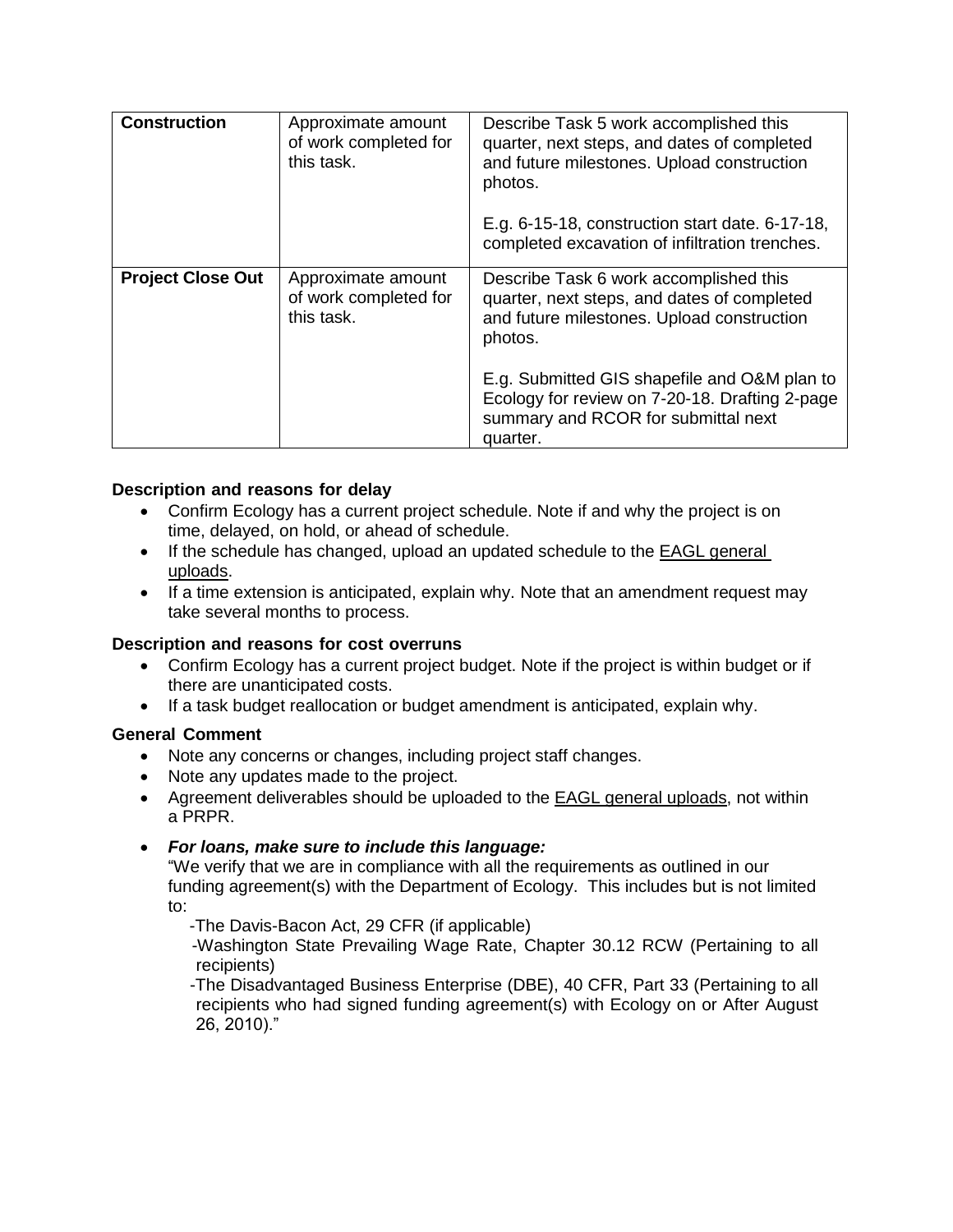# **Filling out a Payment Request Form**

- Start/end date incurred is based on when services were used (i.e. payroll dates). The dates can be from a prior quarter or run into the next quarter, but they must be within the agreement effective/expiration dates to receive reimbursement.
- The payee that should be listed is typically who received payment for the transaction of services or items (i.e. contractor, municipality, county, or employee).
- *Form D: Contractor Participation* is required by EAGL with all PRPRs.
	- o Check no -if no contractor services were used in the PRPR period.
	- $\circ$  Check yes if contractor servides were used and fill out all contractor(s) information and whether they are a Minority and Women's Business Enterprises (MWBE). Both primary contractors and subcontractors need to be reported. Directions on how to fill this out can be found on the Payment Request Menu.
- *For Loans only:* Complete and upload a System for Award Management (SAM) search for each contractor and subcontractor to ensure they have not been suspended, debarred, or excluded from receiving federal funds. Upload this documentation to the EAGL general uploads.Directions on how to complete this requirement can be found on the Payment Request Menu under the Form D instructions.

# **Supporting Documents**

- Upload supporting documents in the same order as expenditures listed in the Payment Request to the uploads link in the payment request form.
- Do not upload checks or personal information. Documents uploaded are open to public records search.
- *Form E: Monthly Time Sheet* and *Form H: Conversion to a Composite Hourly Billing Rate for an Employee* are optional tools provided by Ecology to assist with claiming reimbursement. Use them as supporting documents if you are unable to provide a timesheet for services claimed in a PRPR.

# **Things to Keep in Mind**

- If supporting documents include ineligible items, highlight eligible items for reimbursement.
- EAGL will hold the required match portion and disburse the grant portion of the expenditure. For example: An agreement with a 25% match component submits an expenditure for \$100. EAGL will hold \$25 for match and disburse \$75 to the recipient.
- EAGL allows a task to be overspent by 10% of the total eligible cost before requiring a formal amendment. If you plan to go over budget in a task, please discuss with your Ecology Project Manager and Financial Manager. This may not be allowed in all cases. If approved, this will not increase the total funding for the project, it will result in less funds available for other tasks to compensate for the change.
- Ecology holds an adequate percentange of the funds as retainage until deliverables are submitted and accepted.
- When submitting the final PRPR, mark YES next the prompt labeled "Final" under the Payment Request page to verify that it the last request for reimbursement.
- [Link to video on submitting PRPRs](file:///C:/Users/msno461/AppData/Local/Microsoft/Windows/INetCache/Content.Outlook/XR4IGSYI/Link%20to%20video%20on%20submitting%20PRPRs) or<https://www.youtube.com/watch?v=Lbl7gzh6pgA>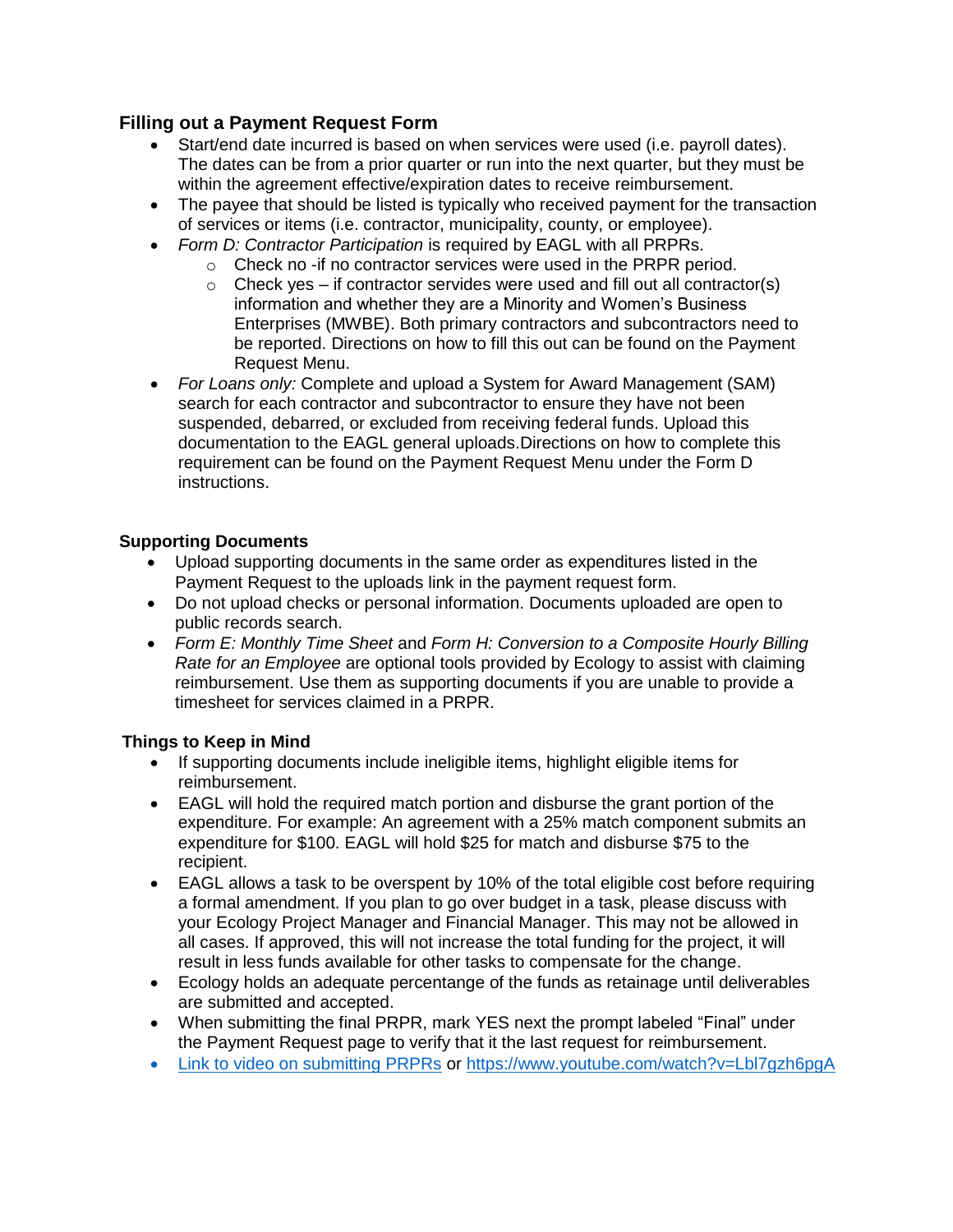# **Example Progress Report**

| Organization: Snoqualmie city of                                                                          |                     |                                                                                                            | PRPR-OctDec2017-Snogua-04492<br>Version Date: 02/28/2018 13:04:21                                      |  |
|-----------------------------------------------------------------------------------------------------------|---------------------|------------------------------------------------------------------------------------------------------------|--------------------------------------------------------------------------------------------------------|--|
|                                                                                                           |                     | <b>Progress Report and Mapping Information</b>                                                             | WQC-2016-Snoqua-00309                                                                                  |  |
| Progress Report Number:                                                                                   | 4                   | *Final:<br><b>No</b>                                                                                       |                                                                                                        |  |
| <b>Report Period End Date:</b>                                                                            |                     |                                                                                                            |                                                                                                        |  |
| * By Task Progress                                                                                        |                     |                                                                                                            |                                                                                                        |  |
| <b>Task Title</b>                                                                                         | Percent<br>Complete | Summary of accomplishments for this reporting period                                                       |                                                                                                        |  |
| Project                                                                                                   | 85%                 | Staff have conducted most of the required efforts under this                                               |                                                                                                        |  |
| Administration/Management                                                                                 |                     | task by the completion of this PRPR period (which ended                                                    |                                                                                                        |  |
|                                                                                                           |                     | 12/31/2017). Remaining requirements are uploads for                                                        |                                                                                                        |  |
|                                                                                                           |                     | Ecology tasks, including additional quarterly progress                                                     |                                                                                                        |  |
|                                                                                                           |                     | reports, and the recipient closeout (Deliverable #1.2) and<br>project outcome summary report (D#1.3).      |                                                                                                        |  |
| Design Plans and Specs,                                                                                   | 100%                |                                                                                                            |                                                                                                        |  |
| <b>Environmental Review</b>                                                                               |                     |                                                                                                            | This item had been completed and required task<br>deliverables uploaded. [SEPA; DAHP EZ-1; IDP; Design |  |
|                                                                                                           |                     | reports; 90% design; permits/environmental review; Ecology                                                 |                                                                                                        |  |
|                                                                                                           |                     | responses; and Final Bid package]                                                                          |                                                                                                        |  |
| <b>Construction Management</b>                                                                            | 95%                 | As noted below, at completion of this PRPR Period (which                                                   |                                                                                                        |  |
|                                                                                                           |                     | ended 12/31/2017), project construction was completed,                                                     |                                                                                                        |  |
|                                                                                                           |                     | and hence management of that construction contractor is                                                    |                                                                                                        |  |
|                                                                                                           |                     | complete, with punchlist and Contract Closeout finished.                                                   |                                                                                                        |  |
|                                                                                                           |                     | There are still grant deliverables that must be uploaded                                                   |                                                                                                        |  |
|                                                                                                           |                     | including the:                                                                                             |                                                                                                        |  |
|                                                                                                           |                     | - Pre-Construction meeting minutes (D#3.2)                                                                 |                                                                                                        |  |
|                                                                                                           |                     | - Facility Operation and Maintenance Plan (D#3.6)<br>- Stormwater Construction Completion Form (D#3.7) and |                                                                                                        |  |
|                                                                                                           |                     | - Project Area Shapefile (D#3.8)                                                                           |                                                                                                        |  |
| Construction                                                                                              | 95%                 | At completion of this PRPR Period (which ended                                                             |                                                                                                        |  |
|                                                                                                           |                     | 12/31/2017), the construction contract was complete,                                                       |                                                                                                        |  |
|                                                                                                           |                     | including construction of grant deliverables (pervious                                                     |                                                                                                        |  |
|                                                                                                           |                     | concrete sidewalks and bio-retention cells). While                                                         |                                                                                                        |  |
|                                                                                                           |                     | construction is complete, several Ecology grant deliverables                                               |                                                                                                        |  |
|                                                                                                           |                     | must still be uploaded including the:                                                                      |                                                                                                        |  |
|                                                                                                           |                     | - Copies of Contract documents, such as bid                                                                |                                                                                                        |  |
|                                                                                                           |                     | announcement, bid award, and bid tabulations (D#4.1)                                                       |                                                                                                        |  |
|                                                                                                           |                     | - Copy of signed and dated construction contract (D#4.2)                                                   |                                                                                                        |  |
|                                                                                                           |                     | - Construction progress photos (D#4.3), and<br>- Completed equivalent new/redevelopment area               |                                                                                                        |  |
|                                                                                                           |                     | determination (D#4.4).                                                                                     |                                                                                                        |  |
|                                                                                                           |                     |                                                                                                            |                                                                                                        |  |
| Description and reasons for delay                                                                         |                     |                                                                                                            |                                                                                                        |  |
| Grant deliverables have generally been achieved on-time, though some uploads were overlooked once         |                     |                                                                                                            |                                                                                                        |  |
| construction was underway. This progress report will appear very similar to the most recent staff report, |                     |                                                                                                            |                                                                                                        |  |

02/28/2018

Page 1 of 5